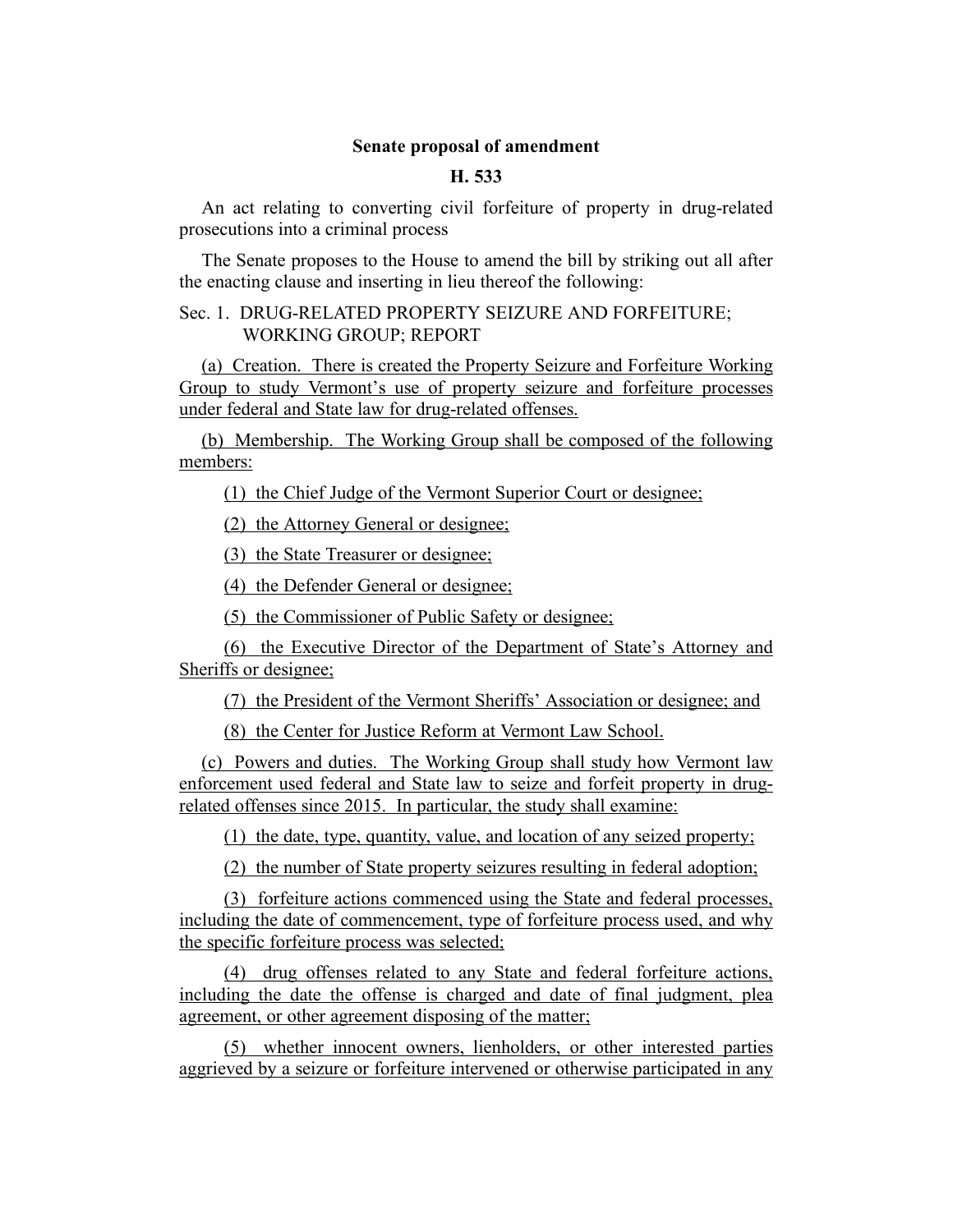State and federal forfeiture actions;

(6) the outcomes of State and federal forfeiture actions, including the dates of disposition and whether property was forfeited, returned, or otherwise disposed;

(7) how and when the proceeds of forfeited property were distributed using the State and federal processes, including the share of proceeds received by any law enforcement agencies and prosecutors' offices;

(8) how any proceeds were used by law enforcement agencies and prosecutors' offices;

(9) any problems, impediments, or issues with the State process, including impacts on the State court system if it is expanded; and

(10) any complaints concerning abuse of the State and federal processes by law enforcement agencies or prosecutors' offices.

(d) Report. On or before December 15, 2022, the Working Group shall submit a written report in the form of proposed legislation to the Joint Legislative Justice Oversight Committee, the Senate Committee on Judiciary, and the House Committee on Judiciary.

(e) Meetings.

(1) The Chief Judge of the Vermont Superior Court or designee shall call the first meeting of the Working Group to occur on or before July 15, 2022.

(2) The Committee shall select a chair from among its members at the first meeting.

(3) A majority of the membership shall constitute a quorum.

(4) The Working Group shall cease to exist on January 31, 2023.

Sec. 2. 18 V.S.A. § 4247 is amended to read:

§ 4247. DISPOSITION OF PROPERTY

(a) Whenever property is forfeited and delivered to the State Treasurer under this subchapter, the State Treasurer shall, no not sooner than 90 days of after the date the property is delivered, sell the property at a public sale held under 27 V.S.A. chapter 13 18, subchapter 7.

(b) The proceeds from the sale of forfeited property shall be used first to offset any costs of selling the property, and then, after any liens on the property have been paid in full, applied to payment of seizure, storage, and forfeiture expenses, including animal care expenses related to the underlying violation. Remaining proceeds shall be distributed as follows:

\* \* \*